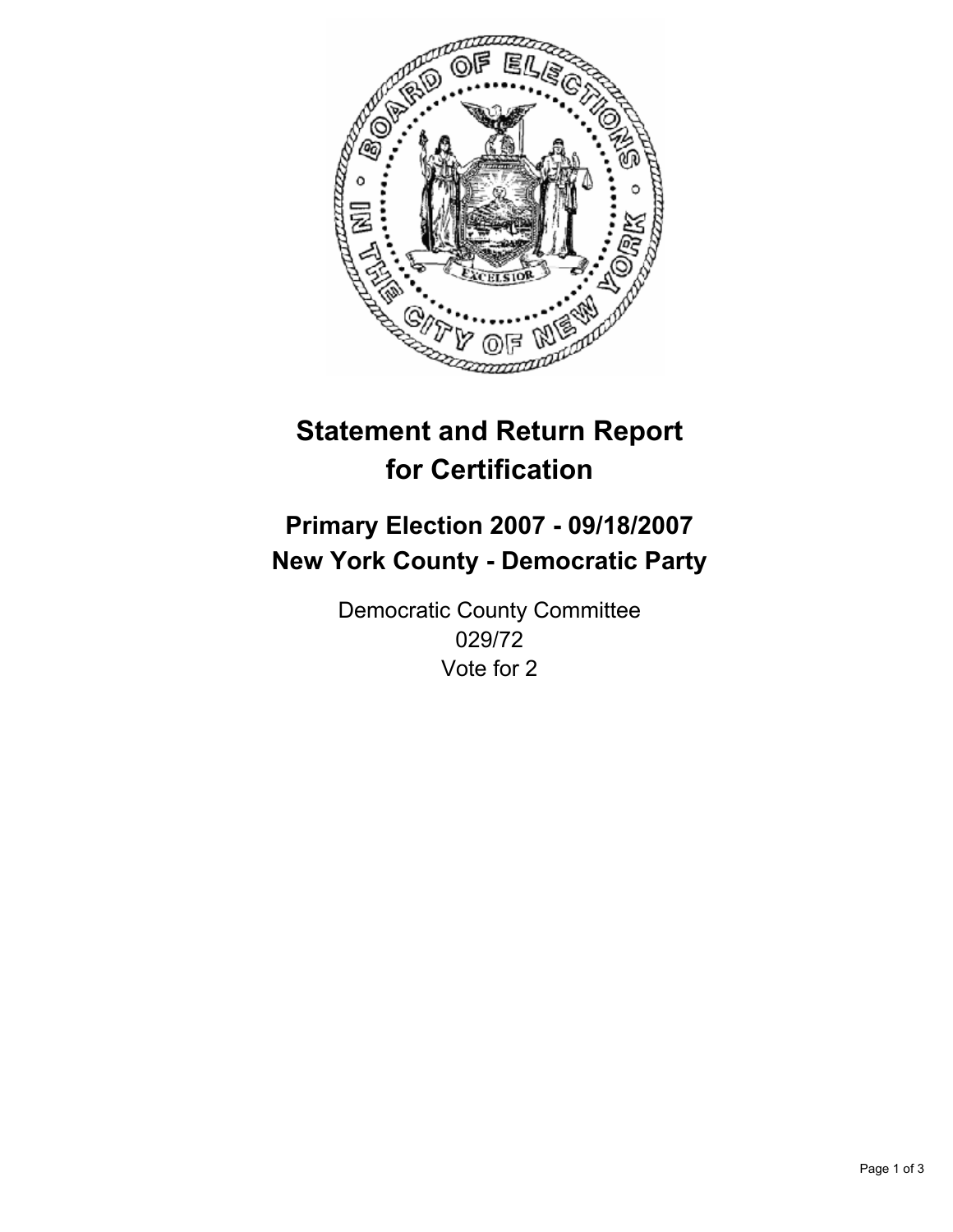

### **Assembly District 72**

| <b>EMERGENCY</b>        |    |
|-------------------------|----|
| ABSENTEE/MILITARY       |    |
| AFFIDAVIT               |    |
| <b>HILDA HENRIQUE</b>   | 19 |
| <b>MARCOS A LOPEZ</b>   | 12 |
| <b>WILLETTE HOLLAND</b> | 6  |
| <b>Total Votes</b>      | 37 |